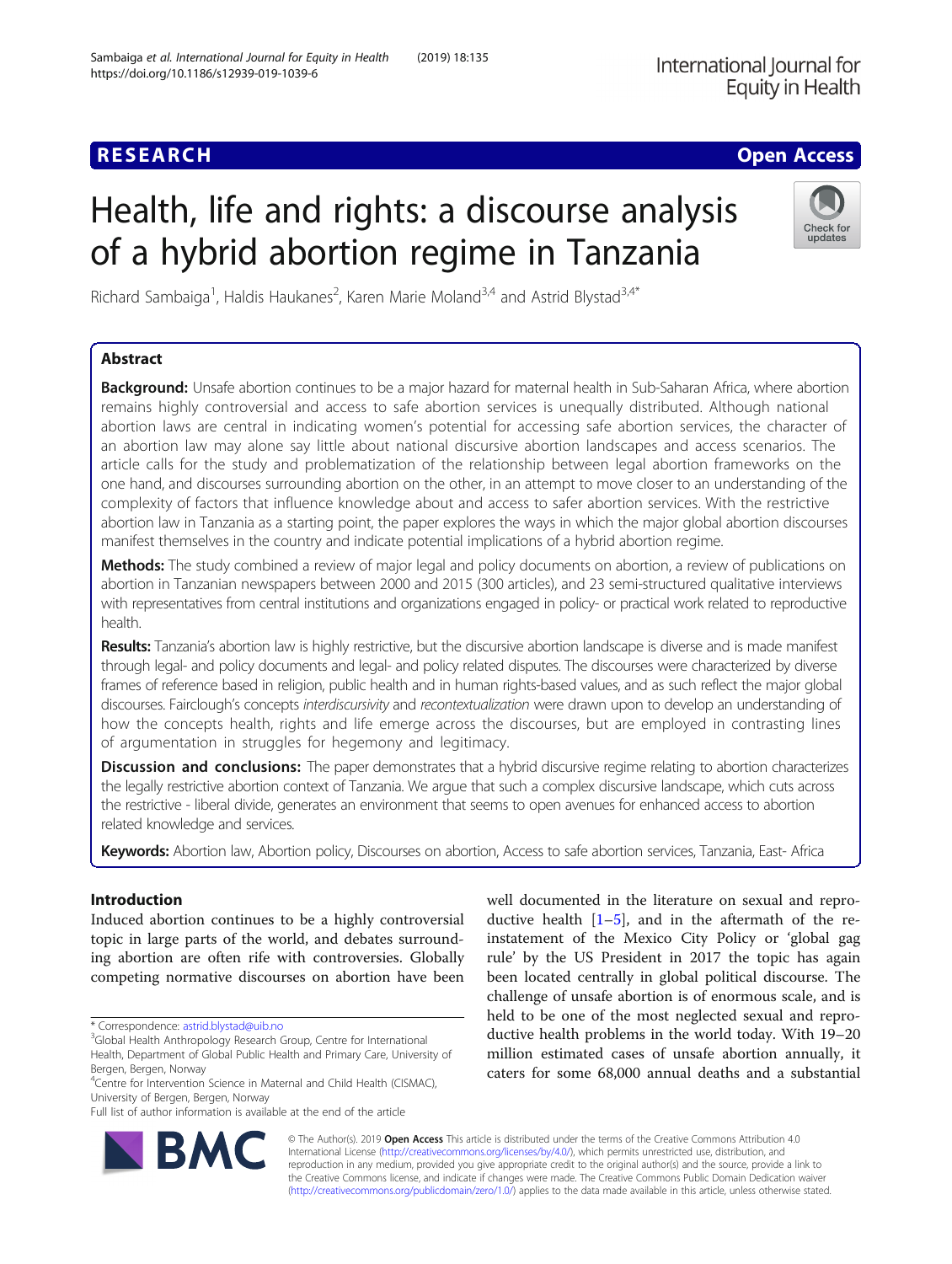proportion of the continued high maternal death- and morbidity rates globally [\[6](#page-10-0)].

Unsafe abortion has been tightly linked to restrictive abortion laws and lack of access to contraception and safe abortion services. United Nations [\[7](#page-10-0)] reported in 2014 that the average unsafe abortion rate was more than four times higher in countries with restrictive abortion policies than in countries with liberal abortion policies. Countries with restrictive policies moreover had a maternal mortality ratio that was three times higher than in countries with liberal abortion policies. The dynamics between national abortion laws and women's actual knowledge about and access to abortion services is nonetheless not straight forward, and at times emerges as both ambiguous and paradoxical  $[1, 4, 8, 9]$  $[1, 4, 8, 9]$  $[1, 4, 8, 9]$  $[1, 4, 8, 9]$  $[1, 4, 8, 9]$  $[1, 4, 8, 9]$  $[1, 4, 8, 9]$ .

This article presents findings from a study that explored the discursive abortion landscape within the legally restrictive abortion context of Tanzania with the aim to generate knowledge on the relationship between the law, the prevailing abortion debates in the country and their potential implications for access to abortion related knowledge and services. The literature on abortion from Tanzania has focused on incidence, abortion seeking practices, and service delivery [\[10](#page-10-0)–[13](#page-10-0)]. Although there is a serious lack of quality data, the available figures indicate that about 16% of maternal deaths in Tanzania are due to complications from abortion, and unsafe abortion is estimated to be the second leading cause of maternal deaths in Tanzania [\[14](#page-10-0)–[16](#page-10-0)]. A related regional figure indicates that 18% of maternal deaths are linked to unsafe abortion in Eastern Africa [\[17,](#page-10-0) [18](#page-10-0)]. The challenge of unsafe abortion thus emerges as substantial in the region, not least among the younger population. There are a few published studies related to post abortion care [\[17](#page-10-0)–[19\]](#page-10-0), a service that also the government of Tanzania has committed to. Comprehensive Post Abortion Care (PAC) are as such introduced also in countries with restrictive abortion laws. Reliable data on abortion incidence is not available, but the table below (Table 1) sums up major maternal health indicators from Tanzania, and indicates the continued high maternal mortality ratio, fertility rate and unmet need for family planning on the one hand, and the still low contraceptive rates on the other.

Several studies have noted that there are diverse and contrasting abortion debates in Tanzania, and that global

Table 1 Maternal health indicators.

| mortality<br>ratio* |    | Maternal Fertility rate** Contraceptive Contraceptive Unmet need<br>prevalence girls prevalence<br>$15 - 19*$ | $15 - 49*$ | for family<br>planning* |
|---------------------|----|---------------------------------------------------------------------------------------------------------------|------------|-------------------------|
| 398                 | 50 | 149                                                                                                           | 34.4       | 25.3                    |

\*WHO 2019 Global health observatory country views [[20\]](#page-10-0)

\*\*The World Bank 2017 <https://data.worldbank.org/indicator/sp.dyn.tfrt.in> [[21\]](#page-10-0)

abortion discourses are reflected at national level [\[22](#page-10-0)–[25](#page-11-0)]. No study has to date explored these discourses in depth in a Tanzanian context. As public abortion discourses shape the contexts within which women and girls live their (reproductive) lives, increasing knowledge on the manner in which global abortion discourses are played out within a restrictive legal context is of substantial importance. The present study sought to scrutinize the proponents and content of the prevailing abortion debates in Tanzania, and explored how the discourses are produced, reproduced and how they contrast and intersect. Two central questions were raised: how are claims for or against abortion framed in different abortion discourses in Tanzania? What spheres of potential competition and intersection emerge in the process of negotiating hegemony and legitimacy of the respective discourse and with what implications? These questions remain at the margin of the growing literature on abortion, but make up a vital sphere of knowledge to enhance the understanding of the contexts that frame and shape women and girls' knowledge about access to abortion.

In our approach to the study of the discursive landscape on abortion in Tanzania we draw upon the work of Norman Fairclough, who since the late 1980s has published extensively on Critical Discourse Analysis. In this paper we do not carry out a full-fledged critical discourse analysis, but the study is informed by Fairclough's key concepts discourse, interdiscursivity and recontextualization [[26,](#page-11-0) [27\]](#page-11-0). Discourse is a complex concept and there are many overlapping and partly conflicting definitions that are formulated from various theoretical and disciplinary standpoints. According to Fairclough [27:164] "Discourses are semiotic ways of construing aspects of the world (physical, social or mental) which can generally be identified with different positions or perspectives of different groups or social actors", and he emphasizes that discourses can be 'operationalized or 'put into practice'. Interdiscursivity points to the implicit or explicit relations that one discourse – or an aspect of a discourse - has to another. Fairclough argues that 'interdiscursivity' calls for an understanding of the multiplicity of frames of reference of a particular discourse, emphasizing the grasping of its context. He moreover demonstrates how discourses which originate in some particular social field or institution may be recontexualizerd in others [27:165]. Interdiscursivity is as such closely related to and dependent upon the concept of recontextualisation. Discursive elements that originate in one discursive regime may be 're-contextualized' in others as a means to 'colonize' one regime by another, or as 'appropriation' of external elements. This may take place as an incorporation of discursive elements into strategies pursued by particular groups of social agents in struggles for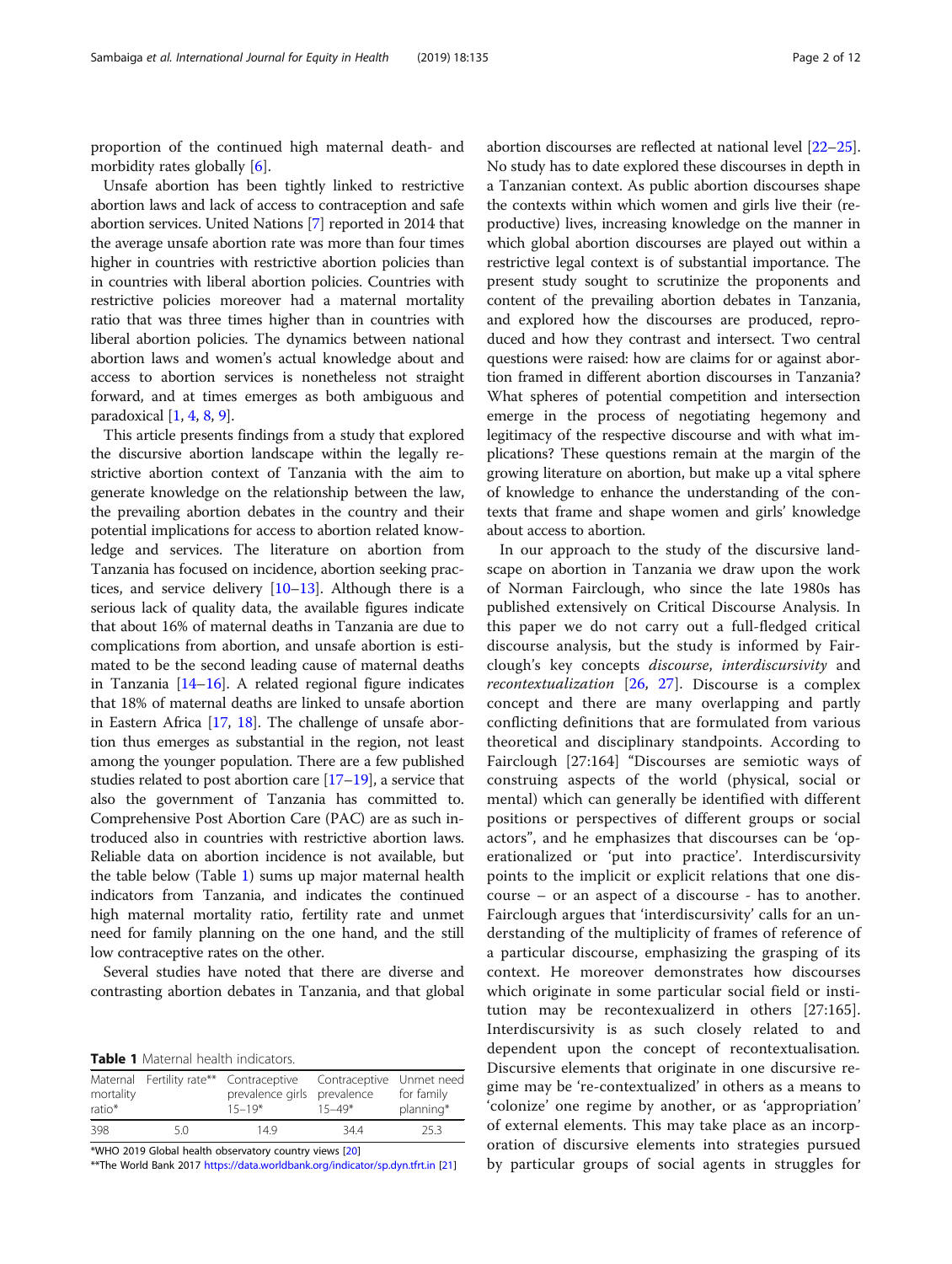hegemony and legitimacy [\[26](#page-11-0), [27\]](#page-11-0). In the present article we draw upon the concepts discourse, interdiscursivity and recontextualization in efforts to enhance the understanding of how different abortion related debates and positions are played out and manifest themselves in a Tanzanian context. In the paper, we moreover employ the concept 'hybrid regime', a concept often applied in political science to refer to political regimes that combine democratic and autocratic traits [\[28](#page-11-0), [29](#page-11-0)]. In this particular context hybrid regime points to the co-existence of diverging discourses that govern the knowledge about and practices related to abortion.

#### Methods

The paper draws on material collected in a qualitative study conducted within the framework of a three-year regional study (2016–19) focusing on competing discourses which affect girls' and women's rights to fertility control and safe abortion in Zambia, Ethiopia and Tanzania. For this paper, data was collected from 2016 to 2018 in Tanzania. Attempts at capturing the content of abortion discourses is clearly a demanding task, and can hardly be done without biases and limitations. Given the complexity and sensitivity of the topic of induced abortion, methods triangulation seemed important. We included the systematic studies of; 1) the abortion law and abortion-related policy; 2) media coverage on the abortion issue and 3) qualitative interviews with individuals centrally located within the field of abortion.

In Tanzania, newspapers were found to be a good source to track abortion discourses as they bring together issues reported in other media channels, especially television, radio and social media, and they can be systematically searched. Almost all radio and television stations have a programme that highlights key issues covered by the mainstream newspapers. The search for material from the newspapers entailed developing a checklist of abortion and fertility-control related topics such as anti-abortion initiatives by pro-life organizations, religious leaders or government officials, abortion-related cases reported to the police or the court system and initiatives by NGOs to discuss or promote access to fertility control or abortion services. A systematic search was made for these topics in the main daily Tanzanian newspapers; Mwananchi, Mtanzania, Habari Leo, Uhuru, Nipashe, Daily News, The Citizen and The Guardian. Some 300 articles on abortion were published between 2000 and 2015.

Semi-structured interviews were conducted with a total of 23 key informants. The informants represented different institutions, organizations and positions within the abortion debates. The varied sources provided us with an opportunity to approach the topic from diverse angles. The material was collected in Dar es Salaam region which was considered an important study area as

most of the relevant institutions e.g. ministries, UN agencies, international and local NGOs, and religious organizations shaping the discourses on fertility control and abortion in Tanzania are located in this major urban hub. The institutions and organizations contacted were selected on the basis of their involvement in reproductive health related activity, including abortion related policy, interventions or advocacy for or against abortion. Informants from the Ministry of Health, Community Development, Gender, Elderly and Children (MIN 1); the Ministry of Constitutional and Legal Affairs (MIN 2); organizations working on sexual and reproductive health such as UN organizations (UN); international NGOs (INGO), local NGOs (NGO), religious pro-life organizations, and Christian and Muslim leaders (RO) were included. Six (6) health providers (HP) from public and private health facilities in Dar es Salaam were moreover included in the study. The inclusion of the health workers was done to gain a sense of health providers' knowledge and opinions about the national abortion law and how they relate to the prevailing abortion discourses in the country. Ethnographic material from research on abortion among women and girls in Dar es Salaam, collected as part of the broader study of which this sub-study is part, is in the publication process (Solheim, forthcoming).

The authors are academics/researchers in the social sciences and employed at national universities in Tanzania and Norway. The team has extensive experience from research on a variety of sexual and reproductive health issues from Tanzania. In our engagement with informants we chose not to clarify our own positions on the sensitive abortion issue in efforts to facilitate a positive and open atmosphere that encouraged engagement and reflection. The informants were interested in the study topic, and eagerly engaged in the description and discussion of their institutions' abortion related positions, activities and impact. The interviews were conducted in English and Swahili, and were, with some exceptions (4 in number), audio recorded, and subsequently transcribed. Rapid handwritten notes were made during the interviews that were not audio recorded.

The analysis process started during the review of legal and policy documents, the newspaper coverage and the first interviews, while a more rigorous analysis phase took place post fieldwork. Nvivo 11 software was used as a tool to store, review and organize the material from the diverse sources. The process involved numerous rounds of reading and re-reading of the full data set and the identification of the content related to the main abortion discourses through processes of coding and categorization. The key notions health, life and rights emerged across and framed all the major discourses.

Ethics: The informants were informed about the focus of the research both in writing and orally. The research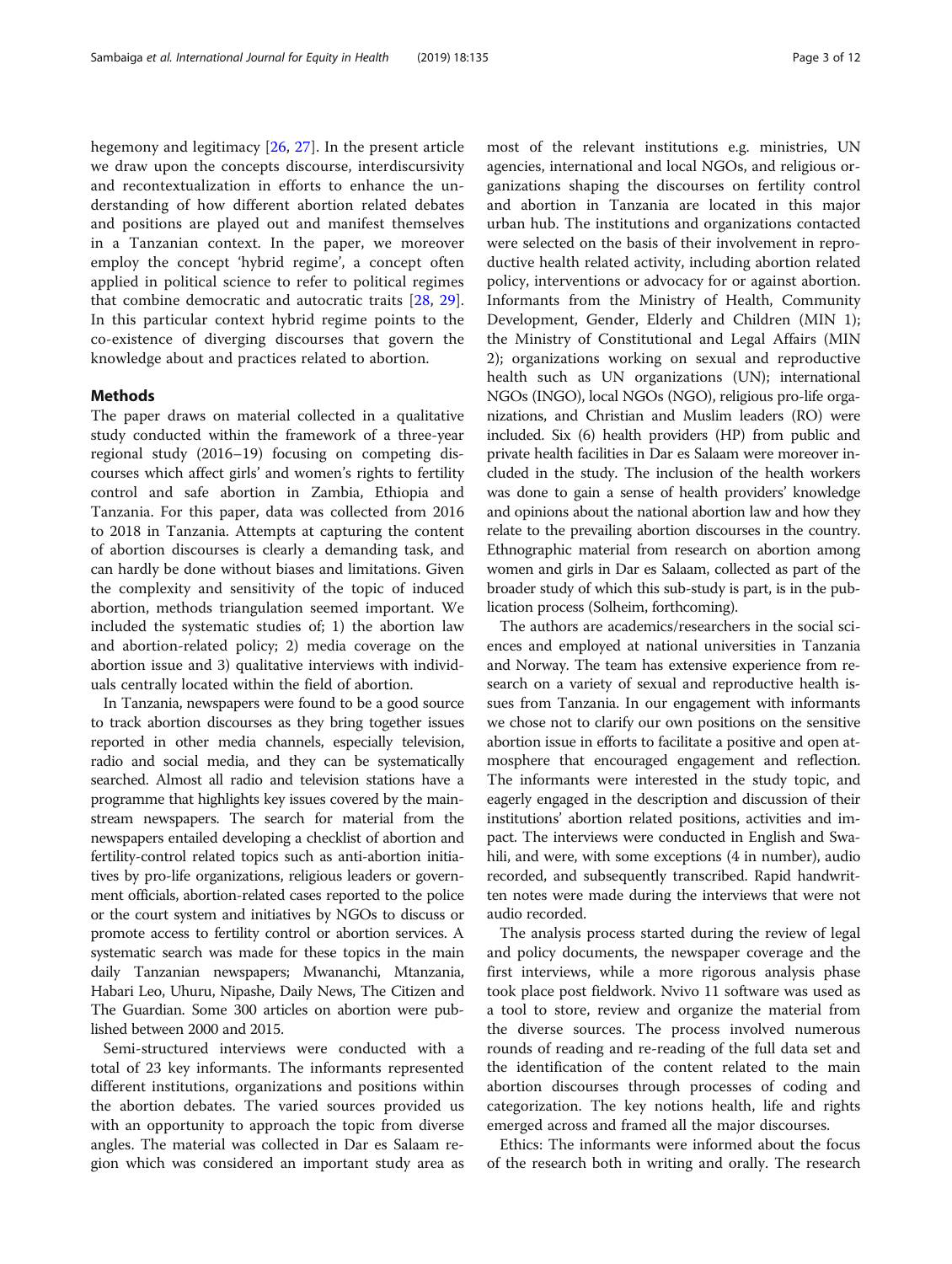ethical principles of voluntary consent, rights of withdrawal, confidentiality and anonymity were rigorously adhered to. All informants provided oral consent to participate in the research. For anonymity reasons we do not mention the names of the organizations approached. The research project had clearance from the Norwegian Centre for Research Data (57,089/3/00SIRH), and from the University of Dar es Salaam (CoSS- SO18011).

#### Study findings

Findings from the research demonstrate that the three relatively distinct and dominant discourses found on the global arena, namely the anti-abortion discourse, and the two pro-safe abortion discourses - one based in public health and the other in human rights - were encountered as active and alive also in the Tanzanian context. The three discourses broadly position themselves either in line with or against the conservative Tanzanian abortion law. Below we start out by presenting the legal framework for abortion in Tanzania, pieces of related Constitutional texts as well as relevant global treaties that Tanzania is a signatory to. Thereafter we demonstrate how diverse discourses emerge in policy documents, media postings and in statements by representatives from organizations and institutions revealing how they are played out, including in policy disputes. In the process we make attempts to demonstrate how the discourses are produced, reproduced, justified and legitimized in opposition or in alliance with one another.

#### Tanzanian abortion-related law and policy

The Tanzanian abortion law is inscribed in the Penal Code and implied in the country's Constitution. Like in most African countries, the origin of the restrictive abortion law can be traced back to the colonial legacy, notably to the English legal codes [[30](#page-11-0)–[32](#page-11-0)]. The Tanzanian penal code criminalizes illegal abortion as an "offense against morality"  $[33]$  $[33]$  $[33]$  (chapter XV). It provides grounds for punishing the person who unlawfully facilitates an abortion, the woman who procures her own abortion, and the one who supplies drugs or instruments with the intent to procure an abortion. Section 219 of the Penal Code frames abortion as "child destruction" - as an offense connected to murder, and those convicted as liable to life imprisonment. Abortion is legally permitted by the law in Tanzania in defense of the health and life of a pregnant woman, and states that in such circumstances a person is not criminally responsible for performing abortion in good faith and with reasonable care and skills (Section 230 of the Penal Code of Tanzania, Cap.16 R.E, 2002).

The table below (Table 2) sums up the content of the Tanzanian abortion law.

|  |  |  |  |  |  | <b>Table 2</b> The abortion law in Tanzania. |
|--|--|--|--|--|--|----------------------------------------------|
|--|--|--|--|--|--|----------------------------------------------|

| Legal status of abortion                               | Illegal, highly restrictive                                                                                                        |  |  |  |
|--------------------------------------------------------|------------------------------------------------------------------------------------------------------------------------------------|--|--|--|
| Grounds for legal abortion                             |                                                                                                                                    |  |  |  |
| 1. To save the life of the woman                       | 1. Yes                                                                                                                             |  |  |  |
| 2.To preserve physical/mental<br>health                | 2. No                                                                                                                              |  |  |  |
| 3. Rape or incest                                      | 3. No                                                                                                                              |  |  |  |
| 4. Foetal impairment                                   | 4. No                                                                                                                              |  |  |  |
| 5. Economic/social reasons incl.                       | .5. No                                                                                                                             |  |  |  |
| Who decides that abortion can<br>be legally performed? | One health care worker can decide<br>without consulting others, profession<br>not specified                                        |  |  |  |
| Where can abortion be<br>performed?                    | Health facility, level not specified                                                                                               |  |  |  |
| Procedural guidelines for safe<br>abortion services    | No                                                                                                                                 |  |  |  |
| Criminal punishment for<br>violating restrictions      | Abortionist: Imprisonment up to 14<br>years<br>Woman: Imprisonment up to 7 years<br>Others involved: Imprisonment up to<br>3 years |  |  |  |

Table reference: The Penal Code of Tanzania Cap.16, section 230 [\[33](#page-11-0)].

Newspaper excerpts suggest that the legal framework detailed in the abortion law is from time to time referred to by politicians and bureaucrats. A typically emerging example is a statement of the Prime Minister who in 2016 issued a strong warning to medical practitioners alleged to be facilitating abortion in public health facilities:

Speaking to a section of medical practitioners of Ruvuma Regional Hospital, the Prime Minister ordered that the government will sack practitioners implicated in abortion allegations… He noted that he was informed about practitioners involved in inducing abortion to students and women within the maternal ward, using government equipment/supplies against the public service ethic… (Habari Leo 2016:10, 7 January, authors' translation).

The above passage voices the government's official view, i.e. a restrictive stand in line with the country's abortion law. The newpapers cover several cases where induced abortions have been reported to the police, suggesting that the law in certain cases is actively employed:(The)

Police force in Tarime Rorya had put in custody a nurse from Tarime District Hospital on allegation of inducing abortion to a secondary school girl, 19 years of age. The Police was informed by citizens in the area… The Police took the girl to the hospital for further investigation… The accused practitioner and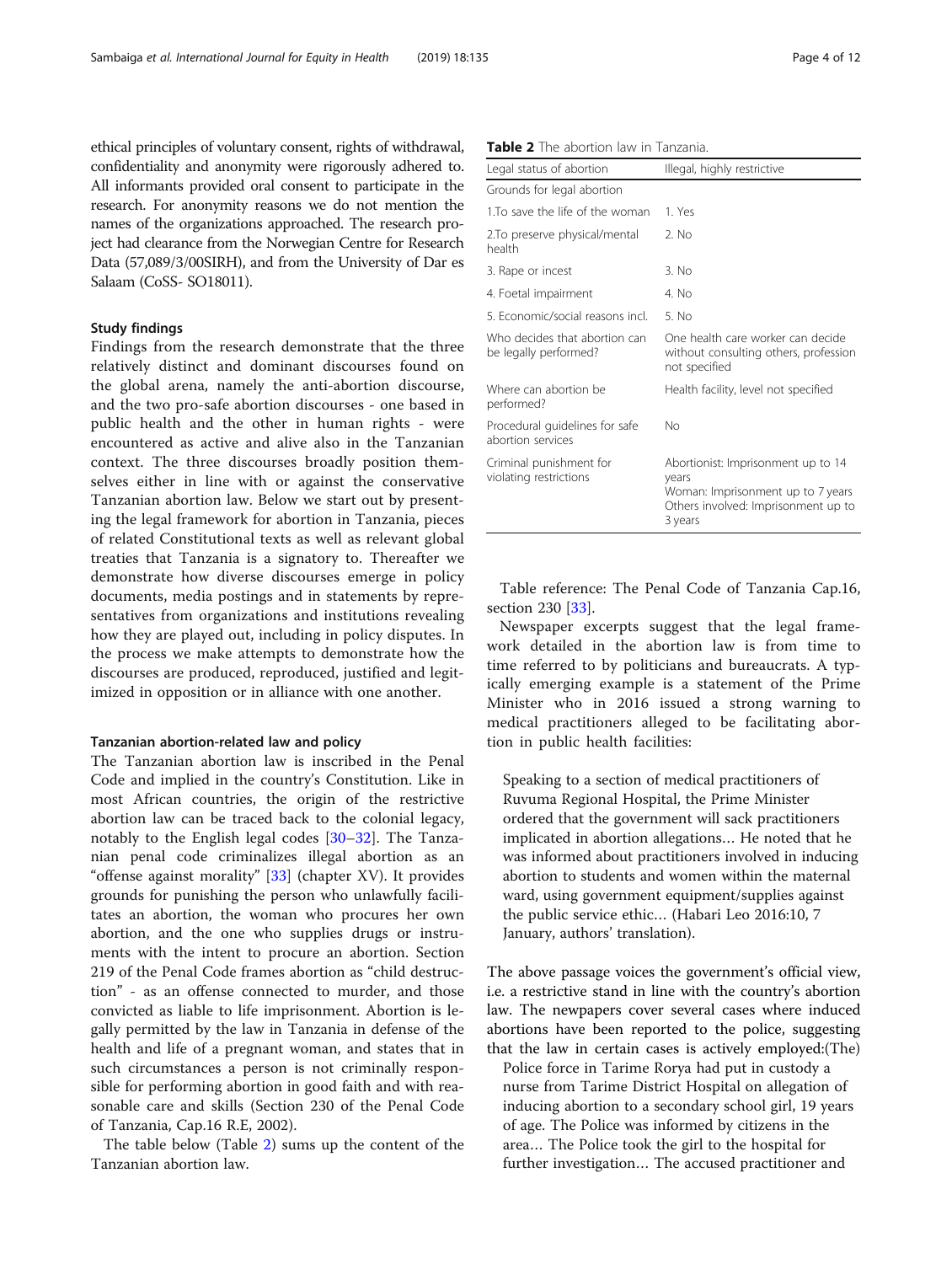the girl shall appear in court upon the completion of the investigation (Uhuru 2009:5, 4 December, authors' translation).

In the interview round a few cases of abortion related prosecution of individuals were brought up. A key informant with long experience from NGO-based sexual and reproductive health programmes said:Like four or

five years ago, a friend of mine who is a doctor was sentenced to 14 years in jail because he was implicated in an abortion case… The girl's parents became furious and reported it to police. After she (the girl) was severely punished and questioned, she mentioned who assisted her, and the doctor was sent to jail (NGO1).

Although prosecutions were at times referred to in the press, little indicates that the law is actively engaged beyond a few cases where the problem is made public and where it hence is difficult to avoid legal investigation and prosecution. Nonetheless, the fact that the law is not entirely dormant suggests that women who attempt to terminate a pregnancy need to carefully navigate within severe legal restrictions. For the discursive landscape to be presented below the law / Penal Code serves as a continuous backdrop and reference.

Importantly, there are diverse texts that complicate the seemingly clear-cut position of the law. The Constitution of the United Republic of Tanzania of 1977 includes a key provision that articulates fundamental rights to life, human dignity, and equality before the law [[34](#page-11-0)] of relevance in this context. Article 14 of the Constitution provides that every person has the right to life and protection of life by society in accordance with the law. Related to Article 14, the Penal Code details that a child becomes a person capable of being killed when it has completely proceeded in a living state from the body of its mother, regardless of whether it is breathing, has independent circulation or not [\[33](#page-11-0)]. This statement appears at stark odds with the abortion law, and is commonly referred to in the contestation surrounding 'when life begins' and 'whose life matters most', the life of the mother versus the life of the child.

Tanzania has moreover ratified a number of UN conventions and regional treaties that affirm women's and human rights, including the Convention on the Elimination of All Forms of Discrimination against Women (CEDAW of 1979) [\[35\]](#page-11-0); the African Charter on Human and People's Rights of 1981 [\[36](#page-11-0)]; and the Protocol to the African Charter on Human and Peoples' Rights on the Rights of Women in Africa, popularly known as the 'Maputo Protocol' of 2003 [\[37](#page-11-0)]. Some of these treaties go to quite some length in spelling out the rights of women, including their reproductive rights. Indeed, by ratifying the Maputo Protocol, the government of Tanzania in principle became obliged to ensure that safe and legal abortion is available and accessible on the following grounds; when the pregnancy is a result of rape, sexual assault, incest and when the pregnancy endangers the life and health of the mother physically and/or mentally [\[37\]](#page-11-0). These treaties have a quasi-legal status, indicating quite some degree of contradiction and ambiguity surrounding abortion. We shall return to the battles surrounding such texts below.

### The religious anti-abortion discourse

For Christianity and Islam the crux of the abortion issue is the holy nature of life created by God, and both frame abortion as killing of an unborn child. While Christianity holds that human life begins at conception, Islam conceives life to start 120 days after conception, but we will not enter a discussion of the implications of the distinction in this paper. Christianity (61%) and Islam (35%) make up major religious environments in Tanzania, and the Pew Forum's survey [\[38\]](#page-11-0) found that religion is very important in the lives of 93% of the Tanzanian population. The religious and moral discourse against abortion is primarily championed by religious leaders and religious organizations, and for the proponents of the antiabortion position, the abortion law detailed in the Penal Code as well as in religious texts make up the normative textual references.

Pro-Life Tanzania is arguably the most vocal and active stakeholder advocating the anti-abortion in the country. The organization was established in 1994, and operates under the auspices of the Catholic Church. In a semi-structured interview with the leader of Pro-Life Tanzania (who did not wish to remain anonymous), he detailed how the organization has been carefully monitoring global and national policy debates and programmes on sexual and reproductive health since it was established some 25 years ago. The organization has, in collaboration with religious leaders (and on a few occasions with policy makers such as Members of Parliament), been active in countering initiatives in favor of a more permissive abortion policy in Tanzania.

With technical and financial support from US-based Human Life International, Pro-Life Tanzania develops educational materials and publishes books, booklets and brochures and organizes training seminars. Community radios owned by the Catholic and the Lutheran Churches and a continuous presence in mainstream newspapers make up key aspects of the organizations' dissemination strategy. The aims are to consolidate negative attitudes against the practice in public discourse and to fight attempts at liberalizing the law. A concrete example of mobilization is, for example, the anti-abortion rallies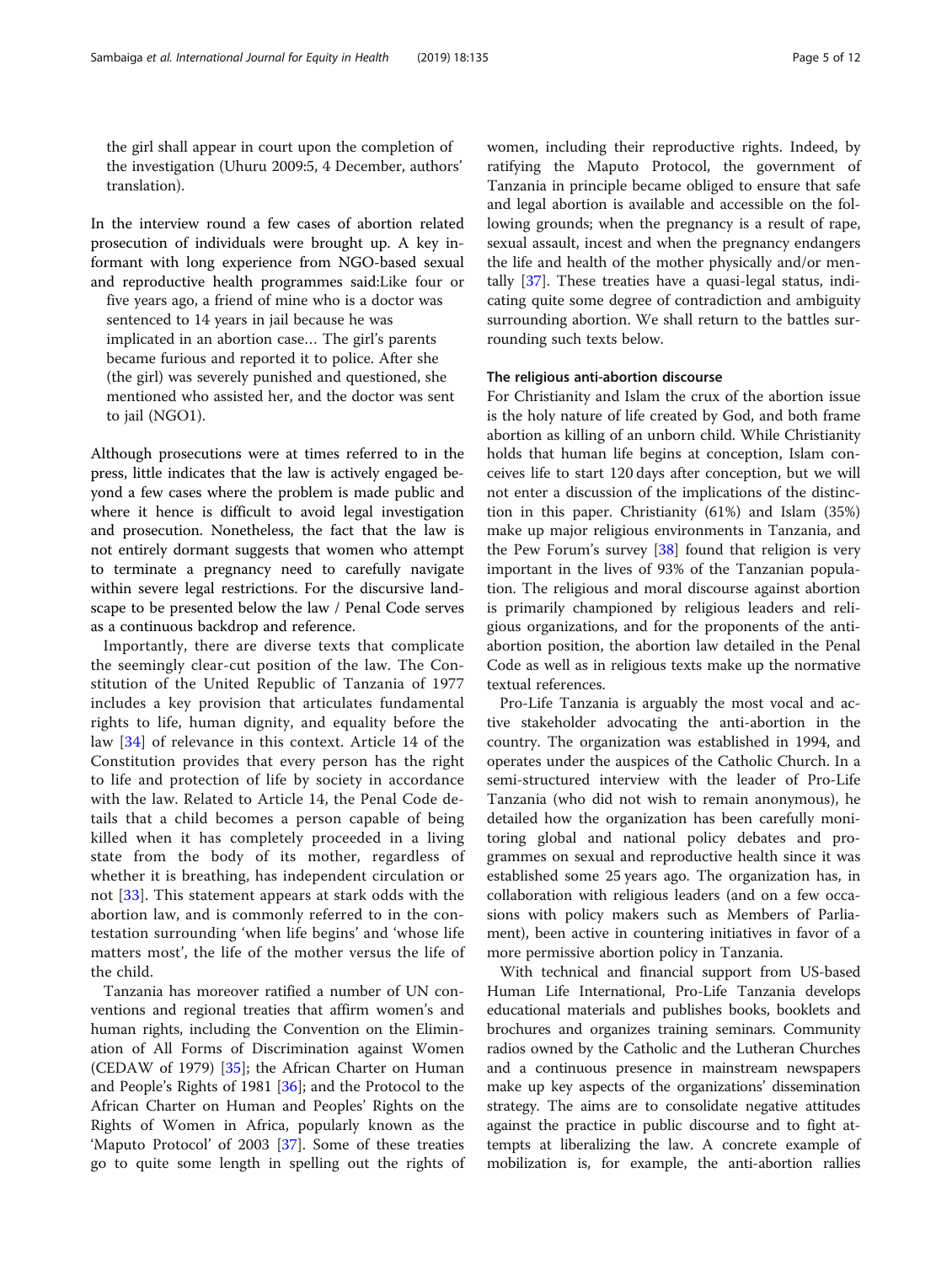organized on the day dedicated to right-to-abortion initiatives. The organization did moreover actively engage in the mobilization against the domestication of the Maputo Protocol in 2010 and in the lobbying against The Safe Motherhood Bill in 2012.

The pro-life leader explained the organization's mobilization approach in connection with the safe motherhood bill

Okay, when we had battles we engaged in programmes, a huge campaign, countrywide, and appealed to our religious leaders no matter what denomination or religion.. We appealed to women and young people in the streets, and then we made extensive use of the media.., we even distributed abortion fear to the members of the parliament and to the president and to the ministers.. Yes, we were lobbying, and of course we made press conferences and press releases (RO1).

Pro-Life Tanzania is hardly alone in defending and voicing the religious anti-abortion discourse in the country. Religious leaders, primarily from Christian denominations, continuously articulate statements condemning abortion to their congregations through their regular religious preaching and teaching as captured in the following newspaper excerpts:The bishop of the Catholic

Church in Shinyanga warned that girls who become pregnant in the area should not abort. Speaking to a congregation of secondary school youth who are members of the Tanzania Youth Catholic Society, he pointed out that aborting constitutes a sin of killing an innocent being (Reporter, Majira, May 5, 2005).

The archbishop of the Catholic Church in Morogoro has condemned the habit of inducing abortion which is widespread in the country, and warned that the practice is against the will of God. He added that the act of inducing abortion is deliberate murder (Reporter, Majira, January 8, 2015).

The religious anti-abortion discourse at times goes quite far, naming the pro-safe abortion lobby 'death ambassadors' who are encouraging a 'culture of death' versus their own anti-abortion position named a 'culture of life'.

The powerful religiously grounded anti-abortion discourse operates in line with the restrictive Tanzanian abortion law, and its supporters expressed that they used every opportunity to refer to and defend the law. In the process the discourse positioned itself in stark opposition to the human rights and public health discourses.

#### The human rights discourse on abortion

The human rights discourse explicitly draws on global and regional conventional norms locating human rights at the crux of concern, in this context women's right to health and to decide over their bodies. The discourse is backed by women's rights activists and human rights organizations, both national and international, a large number being physically present within the NGO environment in Dar es Salaam and in other major cities in Tanzania.

In defense of women's rights, proponents of the rights based discourse challenge the restrictive, anti-abortion based legal regime encountered in the country, which denies women the right to terminate an unwanted pregnancy. Among the rights based organizations we encountered a discursive shift away from legal restrictions towards legal rights, promoting the liberalization of abortion to achieve development outcomes.

As presented under the Tanzanian law and policy section above, for rights-based approaches the Tanzanian Constitution, national health and development policies and strategies, along with the international declarations, conventions and protocols to which Tanzania is a signatory, constitute the strategic and normative frame of reference. The latter texts in particular, bring women's rights to the forefront of attention. With reference to such UN and regional human rights instruments, activists on women's reproductive rights - commonly with the support from their international partners have during the past three to four decades produced a strong counter narrative which challenges the Tanzanian legal and religious anti-abortion discourse and associated legal practices. An example of a key achievement made by the proponents of the human rights discourse on abortion in Tanzania was the ratification of the Maputo protocol in 2007. As spelled out above, by ratifying the Maputo Protocol, the government of Tanzania in principle became obliged to ensure that safe and legal abortion is available and accessible on a number of grounds.

International institutions advocating for women's reproductive rights, for example the Centre for Reproductive Rights (CRR) and International Planned Parenthood Federation (IPPF), have provided technical support to local organizations advocating for the provision of safe abortion services. Technical and material is moreover availed under the auspices of United Nations human rights bodies such as the Committee on Economic, Social and Political Rights, and the Special Rapporteurs on the Right to the Highest Attainable Standard of Health and the Rights of Women in Africa. Related support may be encountered in regional bodies such as the African Commission on Human and Peoples' Rights (ACHPR).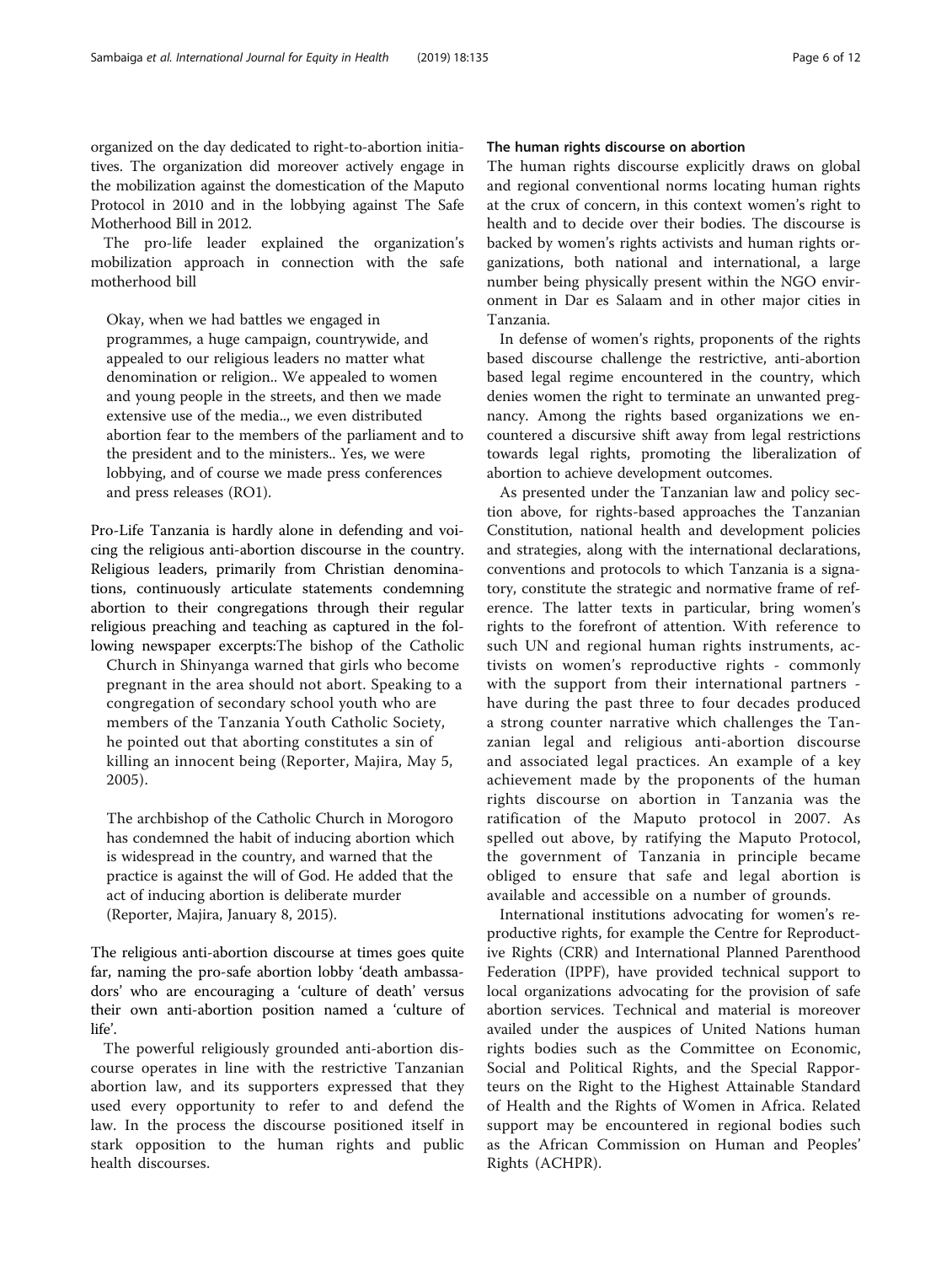A strong example of how the pro safe abortion discourse manifested itself was the African Commission on Human and People's Rights (ACHPR) launching of the 'Decriminalization of abortion in Africa campaign' in 2016, to bring attention to unsafe abortion as a threat to the rights of women and girls and their sexual and reproductive health. The campaign emphasized that the laws that criminalize abortion expose women and girls to unsafe abortions with gross implications for maternal health in Africa [\[39\]](#page-11-0). The 2017 Bill on Reproductive Health Rights proposed by the East African legislature was launched in response to the ACHPR's campaign. However, although access to abortion services was initially a part of the Bill, it was later removed by the partner states given its sensitivity. An informant summed up the process in the following manner:

As we speak, the East African community is in the process of enacting a Sexual and Reproductive Health and Right Act in which we as partners under the IPPF (International Planned Parenthood Federation) have been participating fully.. We expected that the MPs (Members of Parliament) of the East Africa legislature could pass the Bill, but unfortunately they postponed it (NGO2).

A Bill to enact the Safe Motherhood Act of 2012 had a few years earlier been drafted and tabled to the Parliamentary Committee for Social Services. However, it did not go through to the next legislative processes because of harsh resistance from the religiously based environment. This Bill (Article 5 section 17) provides for the termination of pregnancy, and was formulated very much in line with the Maputo protocol (Article 14c) [[37\]](#page-11-0). In stark contrast to the formulations in the current Tanzanian Penal Code (sections 150 and 151), the Bill of the Safe Motherhood Act of 2012 (section 17) asserts that;A pregnancy may be terminated if a health care provider, in consultation with the pregnant woman, is of the opinion that the continued pregnancy would pose a risk or injury to the woman's physical or mental health, there exists a substantial risk that the fetus would suffer from a severe physical or mental abnormality, the pregnancy resulted from rape or incest… [[40\]](#page-11-0).

Three organizations, namely Tanzania Women Lawyers Association (TAWLA), Care International, and White Ribbon Alliances took the lead in preparing and drafting the Bill. The initiative was developed in collaboration with a parliamentary caucus on Safe Motherhood. Although the attempt to pass the Bill was not successful, the engagement strongly demonstrated how both the religious anti-abortion discourse and the rights-based prosafe abortion environment were subjected to forceful counter narratives.

At the same time as the Bill related to the Safe Motherhood Act of 2012 was prepared, TAWLA in Collaboration with the Center for Reproductive Rights in 2012 submitted supplementary information on the United Republic of Tanzania for review by the UN committee on Economic, Social, and Cultural Rights during its 49th session. TAWLA articulated several concerns, including the lack of access to safe abortion services in Tanzania and what they considered to be inconsistencies, ambiguities and contradictions in laws and policies related to reproductive health rights in the country. They appealed to the international community to exert pressure on the Tanzanian state to redress the gaps and inconsistencies.

Another major example of the active abortion engagement by the advocates of reproductive health rights is evident in the not yet finalized Constitutional review process that was particularly intense between 2013 and 2015. During the process, more than 50 women's rights organizations across the country formed a coalition named 'Women and the Constitution Coalition' lobbying for the inclusion of sexual and reproductive rights in the constitution. Although the provision in support of sexual and reproductive health and rights (SRHR) was not included in the first draft, the coalition was successful in lobbying during the production of the second draft. However, the planned referendum on the Constitutional change was postponed in 2015 and has to date not been held. The postponement was celebrated by proponents of the antiabortion environment, as the constitutional change called for was considered a potential loophole for pro-abortion laws to become legislated in Tanzania. The incomplete Constitutional review remains a key illustration of the discursive confrontations that have taken place between the rights based pro-safe abortion and the religiously based anti-abortion discourses in the country.

#### The public health discourse on abortion

The public health discourse on abortion focuses on securing better health outcomes and saving the lives of women vulnerable to health risks associated with unsafe abortion. As such, the public health discourse promotes safe abortion as a means of addressing a pressing public health problems strongly associated with maternal mortality and morbidity. The public health agenda is closely linked to the rights-based discourse, but it is hardly the same. Many of our informants strongly positioned themselves within the public health discourse, but refrained from supporting the rights-based discourse. Proponents of the public health discourse include not only what our informants talked about as a vast majority of medical practitioners, but also parts of the national and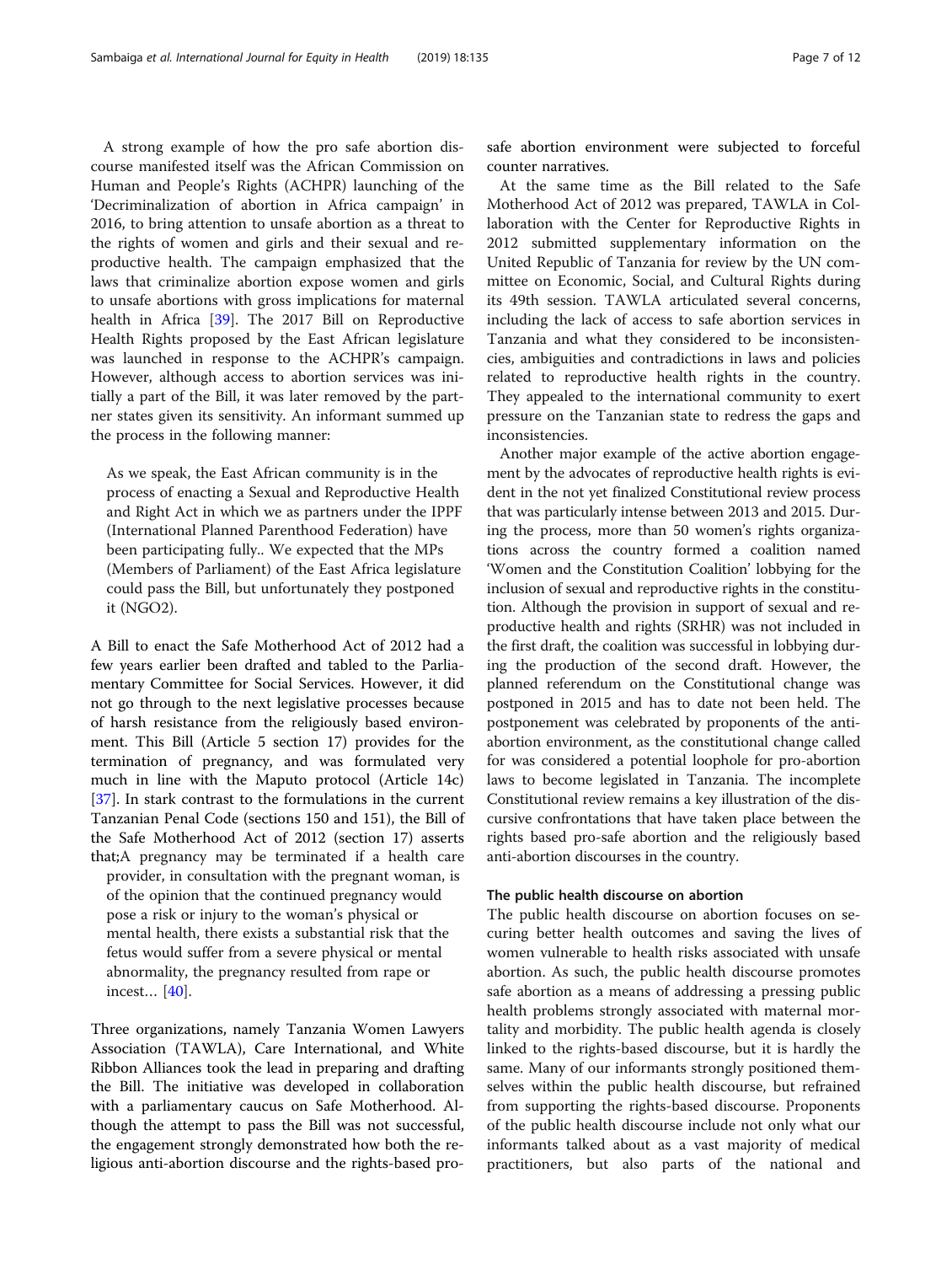international organizations working to promote maternal health. Public health scholars in the field of maternal health also constitute strategic stakeholders in the production of the public health abortion discourse.

Like supporters of the religious and the rights-based discourses, the public health discourse draws heavily on global, regional and national health commitments underlined in policies, strategies and goals. As a signatory to the Millennium Development Goals (MDGs) and later the Sustainable Development Goals (SDGs), Tanzania has signaled its commitment to reducing maternal, newborn and child deaths and improving the quality of MCH care services. The high priority of maternal health initiatives and targets is reflected in several policy documents produced by the Government of Tanzania.

A snapshot of national policies, strategies and guidelines relevant for reproductive, maternal, child and adolescent health in Tanzania, serves to illustrate the point. The Tanzania Vision 2025 articulates health goals to be achieved by 2025 where access to quality reproductive health services for all, and reduced infant and maternal mortality are among the most important health service goals specified. Similar commitments are underlined in at large number of related national policies and strategies. These include, but are not limited to: the National Health Policy of 1990 and 2007; the National Reproductive and Child Health (TCH) Policy guideline of 2015; The National Guideline on Essential Reproductive and Child Health Interventions in Tanzania of 2003; the Health Sector Strategic Plan IV 2016–2020 (HSSP IV); and the National Road Map Strategic Plan to Improve Reproductive, Maternal, Newborn, Child & Adolescent Health in Tanzania (2016–2020).

Supporters of the public health discourse rally behind the demand for better maternal health outcomes. Here, the commitment to saving the lives of women and girls at risk of unsafe abortion drives the efforts to remove barriers to safe, accessible abortion. To justify the agenda, actors within this discursive regime bring to the forefront the harsh implications and the enormous scale of unsafe abortion found not the least among younger women and girls in Tanzania.

Interviews with health practitioners, albeit merely a handful, indicate that despite the conservative legal context, women seeking either abortion or post-abortion care are commonplace both in private and public health facilities. The health workers interviewed were all aware of the legal restrictions against abortion, but nonetheless considered it unethical to deny the benefits of safe, modern abortion methods to what was formulated as 'victims of unwanted pregnancy'. A midwife expressed it this way:

We are trained to save life and reduce harm.. When a client comes here seeking abortion services, it is very

hard to convince her otherwise, so you know for sure that if she doesn't get the service here she will surely try any other possible option, and we know they often end up with unsafe abortions which lead to serious morbidity and sometimes death. Knowing that she died because you denied her the service… (HP1).

As stated above, the government of Tanzania is committed to providing comprehensive PAC. In his foreword to the PAC Clinical Skills Curriculum published in 2002, the then Chief Medical Officer of the Ministry of health states that  $[41]:1; PAC$  $[41]:1; PAC$  $[41]:1; PAC$  is a strategy for maternal mortality and morbidity. The overall objective is to reduce maternal death… The MoH is committed to scaling up comprehensive PAC so as to reducing abortion-related maternal mortality and morbidity through training of middle level health service providers…

Building on a comprehensive post-abortion care training programme launched in 2000, the Tanzanian Ministry of Health and Social Welfare has since 2007 been expanding the PAC services to lower level facilities in an effort to increase service availability throughout the country. While these services are to assist women in the post abortion phase of spontaneous or induced abortion, it was noted that health providers of abortion services use the window opened through the PAC services as an avenue to enhance the safety of the services. A health care provider phrased it this way:In a situation where we are confronted by clients who are desperately demanding to terminate unwanted pregnancies, it is easy to recommend medical abortion to such clients and ask

Another landmark brought up in the interviews was the approval of Misoprostol first for postpartum hemorrhage in 2007 and then for the treatment of incomplete abortion incidences in Tanzania in 2011 [cf 15]. An informant from the ministry responsible for maternal health noted that partners working with maternal health promotion within the ministry have long been advocating for Misoprostol to be made available in health facilities to ease the access to less unsafe abortion procedures (MIN1).

them to (later) seek PAC services (HP2).

The Harm-Reduction Strategy was another approach mentioned [\[17\]](#page-10-0). The strategy entails the implementation of interventions geared towards reducing the health damage caused by abortion in contexts where access to safe abortion services is prohibited and stigmatized. Women and girls seeking abortion services to terminate an 'unwanted' pregnancy are within this strategy provided with counselling to accept and go on with the pregnancy, while the ones who insist on terminating the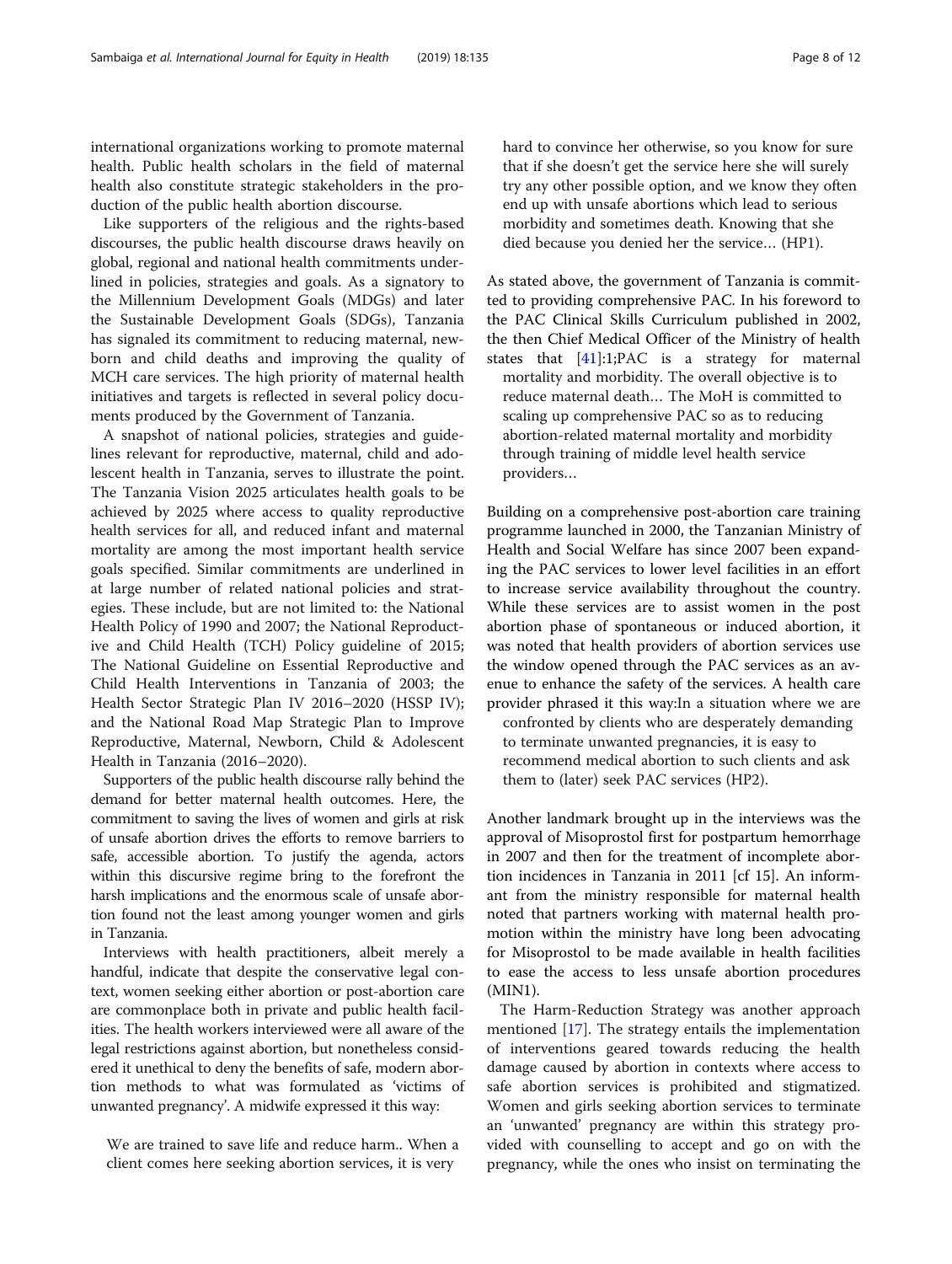pregnancy are provided with the 'best option' in the form of information about Misoprostol and how to use it to secure a safe procedure. Although the harmreduction strategy has received limited support from the governmental sector, it was said to gain acceptance within the NGOs sector dealing with PAC services (INGO1). The public health discourse hence seems to create a viable pro safe abortion discourse in a context where the rights based discourse according to informants struggled to resonate with 'African values'.

#### **Discussion**

Within an illegal and highly restrictive abortion context one may envisage the anti-abortion or 'pro-life' voice and sentiment to dominate the discursive landscape. The abortion law indeed does make up a foundation that all the interviewees were aware of, and the powerful anti-abortion voice was strongly manifest in public exchange. But as we have demonstrated above, the anti-abortion discourse did not operate alone. Rather, what we encountered was a complex discursive landscape consisting of partly contradictory, partly overlapping abortion discourses. Studies of 'abortion regimes' indeed suggest that it is hardly possible to freeze any given regime under a single label, given the highly ambivalent and contested nature of the issue of induced abortion [see 1, 4]. The global rights based discourse arguing for women's right to abortion, as well as the public health voice calling for reproductive health services - including abortion services - to reduce maternal mortality and morbidity, were encountered alongside the anti-abortion discourse. What already early in the fieldwork struck us as encounters with local manifestations of the contrasting global abortion discourses was only strengthened during the course of the fieldwork.

We argue that rather than viewing the Tanzanian abortion regime as conservative-restrictive, it can more fruitfully be viewed as a hybrid discursive regime constituted of multiple and often competing sub-regimes that intersect, as indicated by Woog and Pembe [[14](#page-10-0)]. This highly ambiguous scenario implies that the population is exposed to diverse abortion related information. It facilitates knowledge not only about the illegality and sinfulness of abortion, but about the right to abortion and about abortion procedures that can save the lives of women with unwanted pregnancy.

The discourses positioned themselves vis a vis one another in an interdiscursive landscape. Fairclough's (26, 27) concept of interdiscursivity points to relations that a particular discourse has to other discourses, and calls for an understanding of the multiplicity of frames of reference of a particular discourse. Shaped by the particularities of the Tanzanian socio-political context, we have seen how the diverse abortion discourses comment upon one another, and engage both in long term ideological battles as well as in political combats played out with intensity at particular points in time. The struggle for legitimacy and hegemony indeed becomes rather dramatic at times, made manifest for example during the contests surrounding the Bill related to the Safe Motherhood Act of 2012; the Constitutional review process between 2013 and 2015 and the battle surrounding the launching of the 'Decriminalization of abortion in Africa campaign' in 2016.

In these battles the political combats continuously position themselves vis a vis one another. Interdiscursivity in these struggles for hegemony is dependent upon recontextualisation, implying that discursive elements from other discourses are imported and subsequently appropriated and exploited within ones own, as detailed by Faifclough [[27](#page-11-0)]. The use and reuse and movement of text, signs and meaning from an original context to another and new context in this manner continuously shape and reshape the opportunities inherent in the diverse discursive encounters.

In the present research material processes of appropriation of discursive elements were made particularly evident through the deliberate and active use the concepts of 'health', 'life' and 'rights' across the discourses. While the prime location of the 'rights' concept is located within the human rights discourse, the 'health' concept obviously is the crux of the matter within the public health based debates and 'life' is a key metaphor employed by the antiabortion discourse to hail the life of the unborn child. These concepts were nonetheless pragmatically employed within all three discourses, and filled with different content depending on the particularities of encounters and contexts. Such processes of re-contextualization of key concepts is obviously not unique to the Tanzanian abortion discourse, but the particularities of the content and context of the discursive landscape encountered give the discourses a unique local shape and character.

Discursively, the religiously embedded anti-abortion actors held that they cherish 'a culture of life' and accuse the proponents of human rights and public health abortion regimes for advancing a 'culture of death'. Invoking the human rights framework, proponents of the religious discourse powerfully oppose abortion for denying the unborn child the right to live. The anti-abortion discourse attack the public health discourse for establishing a service that promotes more harm than good, − services that promote death rather than health and life. The psychosocial trauma, morbidity and disabilities that a woman who has had an abortion may suffer in the aftermath of an abortion may in such discourse be cited with reference to scientific studies [[42](#page-11-0), [43\]](#page-11-0), invoking abortion as a threat to the woman's (mental) health. The health and rights concepts are in this manner re-contextualized, i.e. appropriated by the anti-abortion discourse and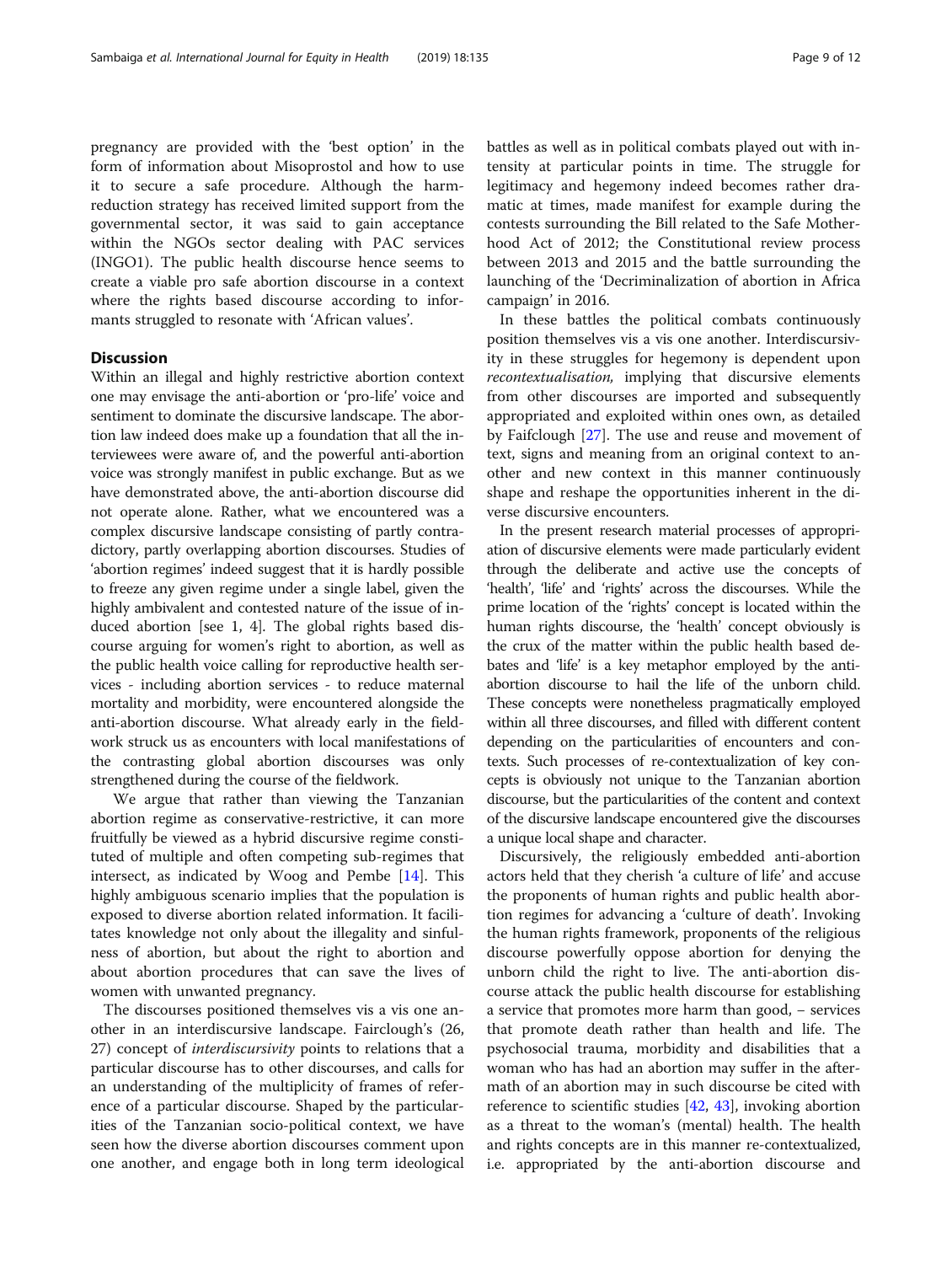located within new contextual frames. In the process the message that is communicated may be fundamentally transformed.

Seen from the position of public health, the restrictive laws on abortion along with religious anti-abortion values, subject women and girls to maternal health risks associated with unsafe abortion [[10,](#page-10-0) [14](#page-10-0), [15\]](#page-10-0). Thus the public health-, like the anti abortion discourse, draws upon the concepts of life, but in this context 'life' is recontextualized and employed to argue for the ensuring of health and the saving of women's lives through access to safe abortion services. That is, a saving of lives framed within the maternal health agenda. Interdiscursively, actors within both the public health- and human rights abortion regimes promote safe abortion in defense of the health and lives of girls and women who suffer and die from unsafe abortions.

Within the rights discourse the right to health and life of the woman is the prime focus. The proponents of the human rights based discourses accuse the anti-abortion agenda for instituting a restrictive abortion landscape at the expense of girls' and women's right to health and life. We argue that the recontextualization of the concept 'life' from the 'life of the foetus' to the 'lives of girls and women', and the effective blending of the rights, health and life concepts, have availed proponents of the two pro safe abortion discourses opportunities to powerfully negotiate in favour of knowledge about and access to safer abortion services also within a restrictive Tanzanian legal context. The recent National Road Map Strategic Plan to Improve Reproductive, Maternal, Newborn, Child and Adolescent Health in Tanzania (2016–2020) is a case in point. When nationally endorsed reports on reproductive, maternal and adolescent health include statements such as the "right to life and health are basic human rights" [\[44](#page-11-0)]:29, the policy step to secure women's health and lives through safe abortion may not seem far.

The presence of multiple and simultaneous discourses manifested through formal texts, media postings, everyday struggles or heightened political combats, facilitate an expansion of the knowledge the public is exposed to. The appropriation of the same value laden concepts of health, life and rights by the three discourses will, we argue, over time facilitate a broader conceptualization of these concepts which will be reflected in the ways the public perceive them. Discourse moreover entails action, it is not mere talk or, as Fairclough phrases it, discourse may be 'operationalized' or 'put into practice'. Hence, a hybrid discursive landscape may open new possibilities. The particular manifestations of interdiscursivity encountered within the field of abortion indeed, in our view, invoke and occasion new possibilities. Post abortion care services and the rapidly expanding misoprostol markets are being exploited by health workers to assist girls with unwanted pregnancies. These are powerful indications not only of expanding knowledge, but of emerging opportunities of access to safer abortion services, as indicated in recent publications [\[45](#page-11-0)–[47](#page-11-0)].

#### Strengths and limitations

We were in this study not able to systematically explore health workers' or abortion seeking women- and girls' views and opinions related to how they (potentially) are influenced by and relate to the abortion law and the diverse and simultaneous abortion debates in the country.

It is likely that operating within the contentious landscape of abortion some informants may portray skewed or biased images of their own or their organization's views, position etc. Such a bias is a relevant concern in any interview-based research, but the challenge seems particularly pertinent when the study topic is of a sensitive kind. The institutions / organizations themselves chose whom to represent them. Hence, we had no control over what informants were chosen for the interviews. However, our informants were by and large representatives of organizations with formal views on abortion. We reviewed the organizations' internet sites to gain a sense of how they publicly presented their aims and work, which revealed a substantial degree of conformity between the informants' views and positions and that on the official web pages.

Although we strongly argue for the centrality of newspapers in Tanzanian public discourse, the present research could have benefitted from a study of abortion debates encountered in other social media, including e.g. Facebook, Twitter, and in radio and television programmes. What is more, although the newspaper search was comprehensive, it is impossible to know to what extent what is published in the newspapers is 'representative' of public discourse. In the present policy environment, it is likely that there is an emphasis on the restrictive dimensions of the topic in most newspapers, while the pro-safe abortion/ pro-choice voices- and arguments for safe abortions - to some extent are undercommunicated. We carried out our study in Dar es Salaam, the largest hub in the country, where the discursive landscape studied is highly complex. It is likely that we would have encountered a somewhat different discursive scenario in other regions although policy and newspaper content is communicated via a number of highly popular local and national radio stations.

While recognizing a number of potential limitations, we simultaneously argue that our triangulation of legal-, policy-, media-, and interview-based sources generated a large data base on the discursive landscape of abortion in Tanzania. This in turn allowed us to scrutinize in a relatively thorough manner how the various discourses played out, intersected and contradicted and with what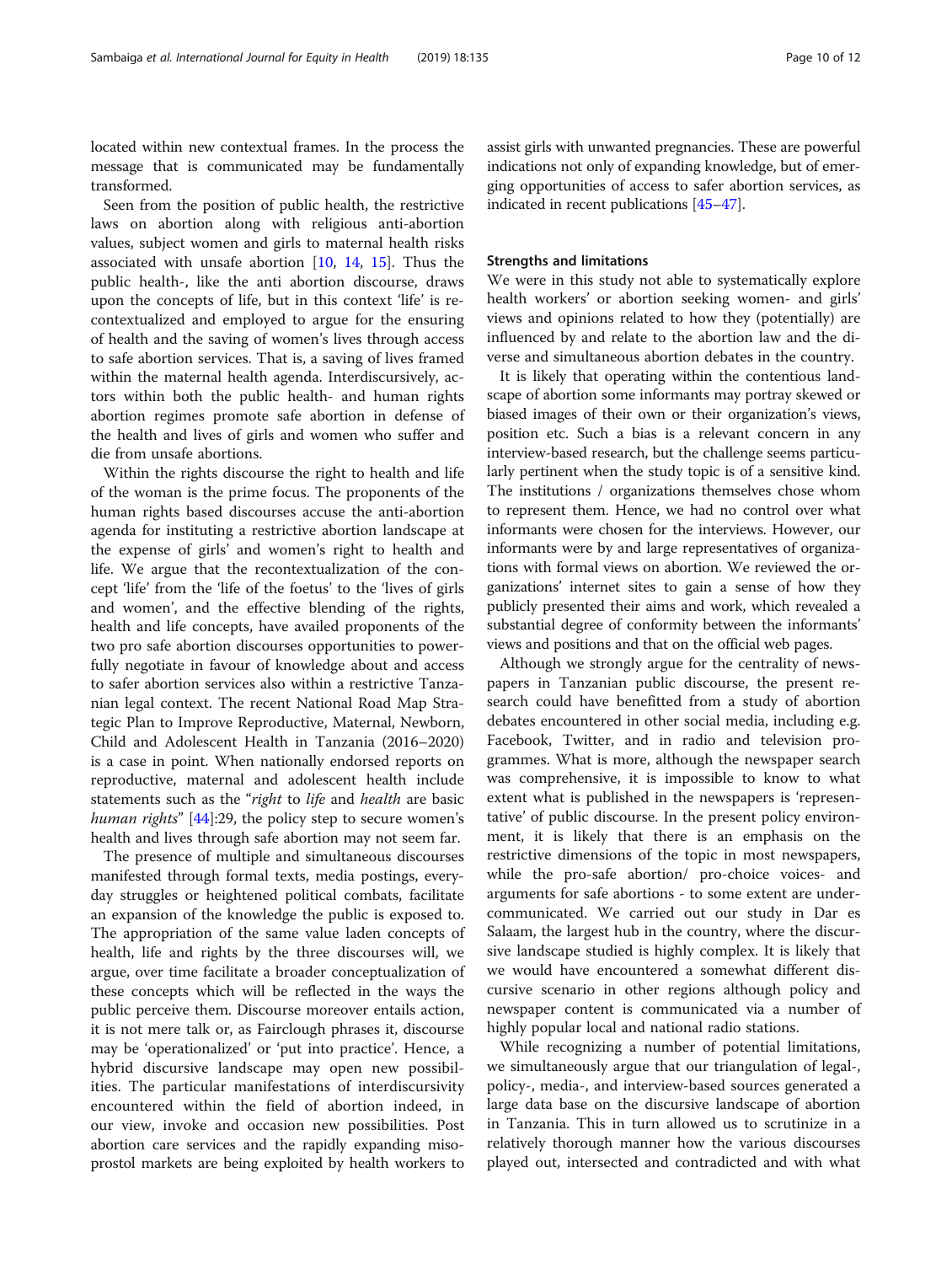<span id="page-10-0"></span>potential implications in terms of knowledge and practice.

### Conclusion

The present research found that both anti-abortion as well as pro-safe abortion discourses were vocal and active within the highly restrictive legal abortion context of Tanzania. Multiple global abortion discourses strive for hegemony and legitimacy in framing the abortion question also in a Tanzanian context, but have their local manifestations. The paper has demonstrated how contestations within such a hybrid abortion regime are played out in political disputes where all draw upon the concepts of health, rights and life. We argue that such a complex discursive landscape occasions enhanced knowledge- and access scenarios that may ease avenues to safer abortion services. The findings call for renewed attention to the often complex dynamics at work between national abortion laws and actual access to abortion services.

#### Acknowledgements

The authors would like to thank the participants interviewed for this study for their valuable contributions and the Research Council of Norway's NORGLOBAL Programme for support and funding.

#### Declarations

The research project had clearance from the Norwegian Centre for Research Data. (57,089/3/00SIRH) and by University of Dar es Salaam (CoSS- SO18011), and by each of the organizations included in the study. Informed consent was provided by all study participants.

#### Authors' contributions

RS designed the study and carried out the research with some contribution from HH, KMM and AB in the interview part of the fieldwork. RS carried out the newspaper search and the majority of the interviews and carried out the analysis and drafted the manuscript. All the authors critically reviewed different version of the manuscripts, provided substantial contributions and approved its final version.

#### Funding

This study is funded by the Research Council of Norway, NORGLOBAL scheme (project number 249686). The funders had no influence on the design of the study or the collection, analysis and interpretation of the data.

#### Availability of data and materials

The archival media based material can be are available in hard copy from the first author. The interview data is not publicly available to protect the study participants' anonymity.

#### Consent for publication

Not applicable

#### Competing interests

The authors declare that they have no competing interests.

#### Author details

<sup>1</sup>Department of Sociology and Anthropology, University of Dar es Salaam, Dar es Salaam, Tanzania. <sup>2</sup>Department of Health Promotion and Development, University of Bergen, Bergen, Norway. <sup>3</sup>Global Health Anthropology Research Group, Centre for International Health, Department of Global Public Health and Primary Care, University of Bergen, Bergen, Norway. <sup>4</sup> Centre for Intervention Science in Maternal and Child Health (CISMAC), University of Bergen, Bergen, Norway.

#### Received: 23 January 2019 Accepted: 19 August 2019 Published online: 27 September 2019

#### References

- 1. Caldwell J, Caldwell P. Introduction. Induced abortion in a changing world in the sociocultural and political aspects of abortion: global perspectives. Westpoint: Preager Publisher; 2003.
- 2. Norris A, Bessett D, Steinberg JR, Kavanaugh ML, De Zordo S, Becker D. Abortion stigma: a reconceptualization of constituents. causes and consequences Women's Health Issues. 2011;21(3):49–54.
- 3. Storeng KT, Ouattara F. The politics of unsafe abortion in Burkina Faso: the interface of local norms and global public health practice. Global Public Health. 2014;9(8):946–56. <https://doi.org/10.1080/17441692.2014.937828>.
- 4. Berer M. Abortion law and policy around the world: in search of decriminalization. Health and Human Right. 2017;19:1.
- 5. Storeng KT, Palmer J, Daire J, Kloster MO. Behind the scene: international NGO's influence on reproductive health policy in Malawi and South Sudan. Global Public Health. 2019;14(4):8. [https://doi.org/10.1080/17441692.201](https://doi.org/10.1080/17441692.2018.1446545) [8.1446545](https://doi.org/10.1080/17441692.2018.1446545).
- 6. Grimes DA, Benson J, Singh S, Romero M, Ganatra B, Okonofua FE, Shah IH. Unsafe abortion: the preventable pandemic. Lancet. 2006; 368(9550):1908–19.
- 7. United Nations. Abortion policies and reproductive health around the world. Department of Economic and Social Affairs, population division. New York: United Nations Publication; 2014.
- 8. Blystad A, Haukanes H, Tadelle G, Haaland M, Sambaiga R, Zulu J, Moland M. The access paradox: abortion law, policy and practice in Ethiopia. Accepted in the International Journal for Equity in Health (IJEqH). 2019.
- 9. Moland KM, Haukanes H, Tadele G, Blystad A. The paradox of access abortion law, policy and misoprostol. Tidsskr Nor Laegeforen. 2018;137(2):1–5.
- 10. Mpangile GS, Leshabari MT, Kihwele DJ. Factors associated with induced abortion in public hospitals in Dar Es Salaam, Tanzania. Reproductive Health Matters. 1993;1(2):21–31.
- 11. Rasch V, Kipingili R. Unsafe abortion in urban and rural Tanzania: method, provider and consequences. Tropical Med Int Health. 2009 Sep; 14(9):1128–33.
- 12. Mabula BM, Chalya PL, Mchembe MD, Kihunrwa A, Massinde A, Chandika AB, Gilyoma JM. Bowel perforation secondary to illegally induced abortion: a tertiary hospital experience in Tanzania. World Journal of Emergence Surgery. 2012;7:29.
- 13. Norris A, Harrington BJ, Grossman D, Hemed M, Hindin MJ. Abortion experiences among Zanzibari women: a chain- referral sampling study. Reprod Health. 2016;13:23.
- 14. Woog V, Pembe AB. Unsafe abortion in Tanzania: a review of the evidence. Issues in Brief, Alan Guttmacher Institute. 2013;1:1–4.
- 15. Keogh SC, Kimaro G, Muganyizi P, Philbin J, Kahwa A, Ngadaya E, Bankole A. Incidence of induced abortion and post-abortion care in Tanzania. PLoS One. 2015;10(9):1–13.
- 16. United Republic of Tanzania Ministry of Health and Social Welfare (MOHSW). The national road map strategic plan to accelerate reduction of maternal. In: Newborn and child deaths, vol. 2008–2015. MOHSW: Sharpened One Plan). Dar es Salaam, Tanzania; 2014.
- 17. Kahabuka C, Pembe A, Meglioli A. Provision of harm-reduction services to limit unsafe abortion in Tanzania. Int J Gynecol Obstet. 2017;136:210–4.
- 18. Carolyn C. Meeting health care needs of women experiencing complications of miscarriage and unsafe abortion: USAID's post abortion care program. J Midwifery Womens Health. 2007;52(4):368–75.
- 19. Rasch V, Yambesi F, Massawe S. Medium and long term adherence to post abortion contraception among women having experienced unsafe abortion in Dar es salaam. Tanzania. 2008;8(32):1–8.
- 20. WHO 2019 Global health observatory country views. [http://apps.who.int/](http://apps.who.int/gho/data/node.country.country-TZA?lang=en) [gho/data/node.country.country-TZA?lang=en](http://apps.who.int/gho/data/node.country.country-TZA?lang=en) Last updated 2019-04-25.
- 21. The World Bank 2017 <https://data.worldbank.org/indicator/sp.dyn.tfrt.in>
- 22. Plummer MJ, Wamoyi J, Nyalali K, Mshana G, Shigongo ZS, Ross DA, Wight D. Aborting and suspending pregnancy in rural Tanzania: an ethnography of young people's beliefs and practices. Stud Fam Plan. 2008;39(4):281–92.
- 23. Silberschmidt M, Rasch V. Adolescent girls, illegal abortions and "sugardaddies" in Dar Es Salaam: vulnerable victims and active social agents. Soc Sci Med. 2001;52(12):1815–26.
- 24. Obrist van Eeuwijk B, Mlangwa S. Competing ideologies: adolescence, knowledge and silences in Dar es Salaam. In power, reproduction and